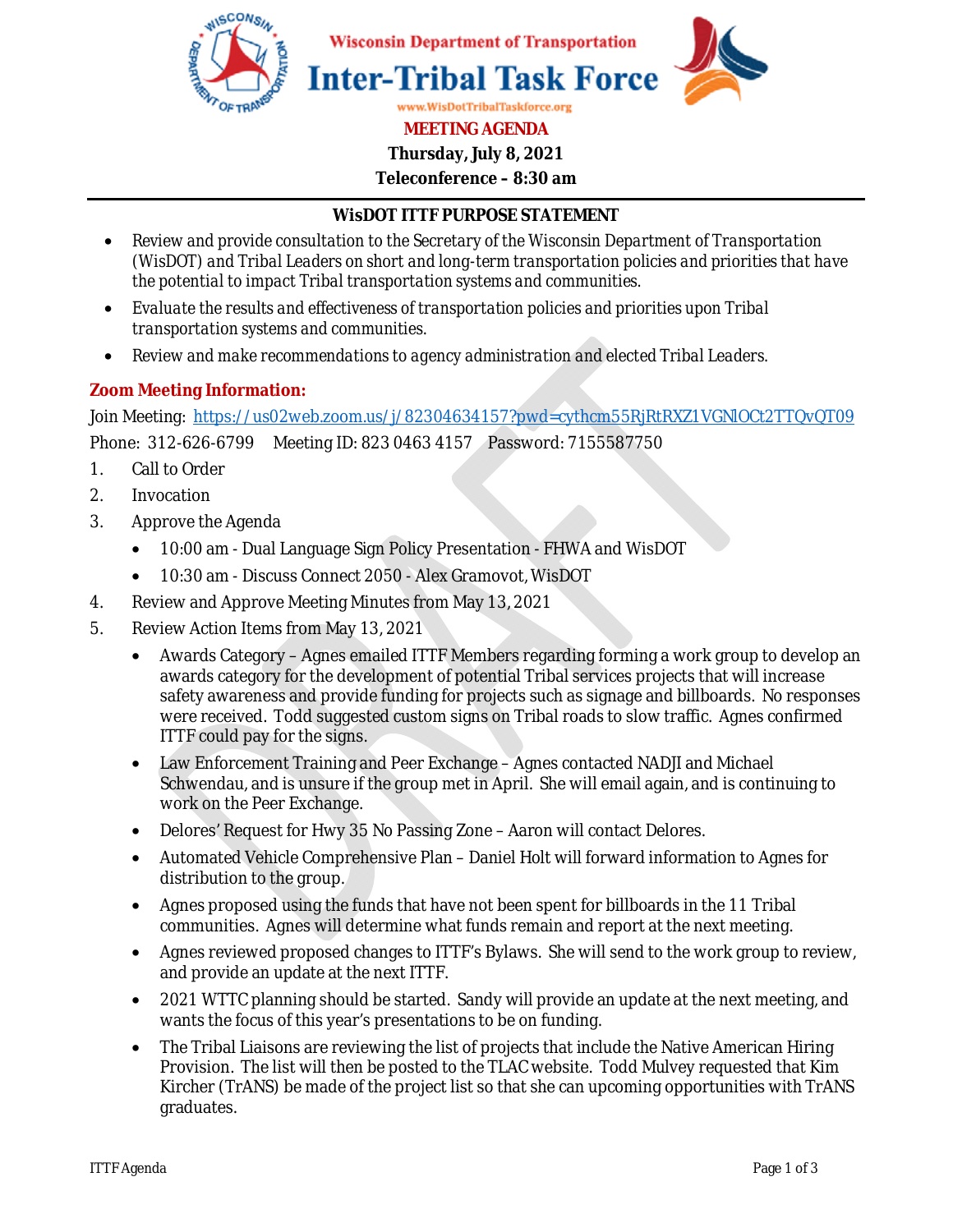

- 6. Chair Report
	- Designate Todd Mulvey as ITTF Representative for the WisDOT Winter Best Management Practices – Technical Advisory Committee Meetings
	- State Transportation Innovation Council (STIC) Meeting
- 7. Standing Reports
	- State Tribal Affairs Program Report Sandy Stankevich, Manager
		- o General Updates
		- o WISLER and DBE Map Permissions Waiting for LDF and SBM
		- o Status of MMIW Task Force Recommendations
	- ITTF Coordinator Report Agnes Fleming, ITTF Coordinator
		- o Update on Current Year Scope of Work Use savings for billboards on 11 Tribal lands
		- $\circ$  Update the ITTF Bylaws Members include Brett Blackdeer, Crystal Chapman-Chevalier, Cyless Peterson, Sandy Stankevich and Delores Staples
		- o Organize Planning Committee for 2021 WTTC and Set Meeting Dates
		- o Introduction of New ITTF Coordinator Ryan Greendeer
	- Tribal Labor Advisory Committee (TLAC) TLAC Coordinator
		- o Update on CDL Training
		- o Website Posting of Future WisDOT Projects that Include NAHP
		- o TLAC Meeting Update
		- o Tribal Outreach of Department of State Patrol Collin Price
	- Tribal Historic Preservation Officers (THPO) Stacie Cutbank, THPO Coordinator
		- o Update on Upcoming Training Opportunities
		- o Update on Annual Listening Session
		- o Update on GIS Workshop
		- o Update on Internship Posting
- 8. ITTF Representatives Updates

| <b>Bad River</b>                | <b>Katie Wolf</b>         |
|---------------------------------|---------------------------|
| <b>Forest County Potawatomi</b> | <b>Todd Mulvey</b>        |
| Ho-Chunk                        | <b>Brett Blackdeer</b>    |
| Lac Courte Oreilles             | <b>Tweed Shuman</b>       |
| Lac du Flambeau                 | <b>George Thompson</b>    |
| Menominee                       | Crystal Chapman-Chevalier |
| Oneida                          | <b>Marie Summers</b>      |
| Red Cliff                       | <b>Jeff Benton</b>        |
| Sokaogon Chippewa               | Cassandra Graikowski      |
| St. Croix                       | <b>Delores Staples</b>    |
| Stockbridge-Munsee              | William Miller            |